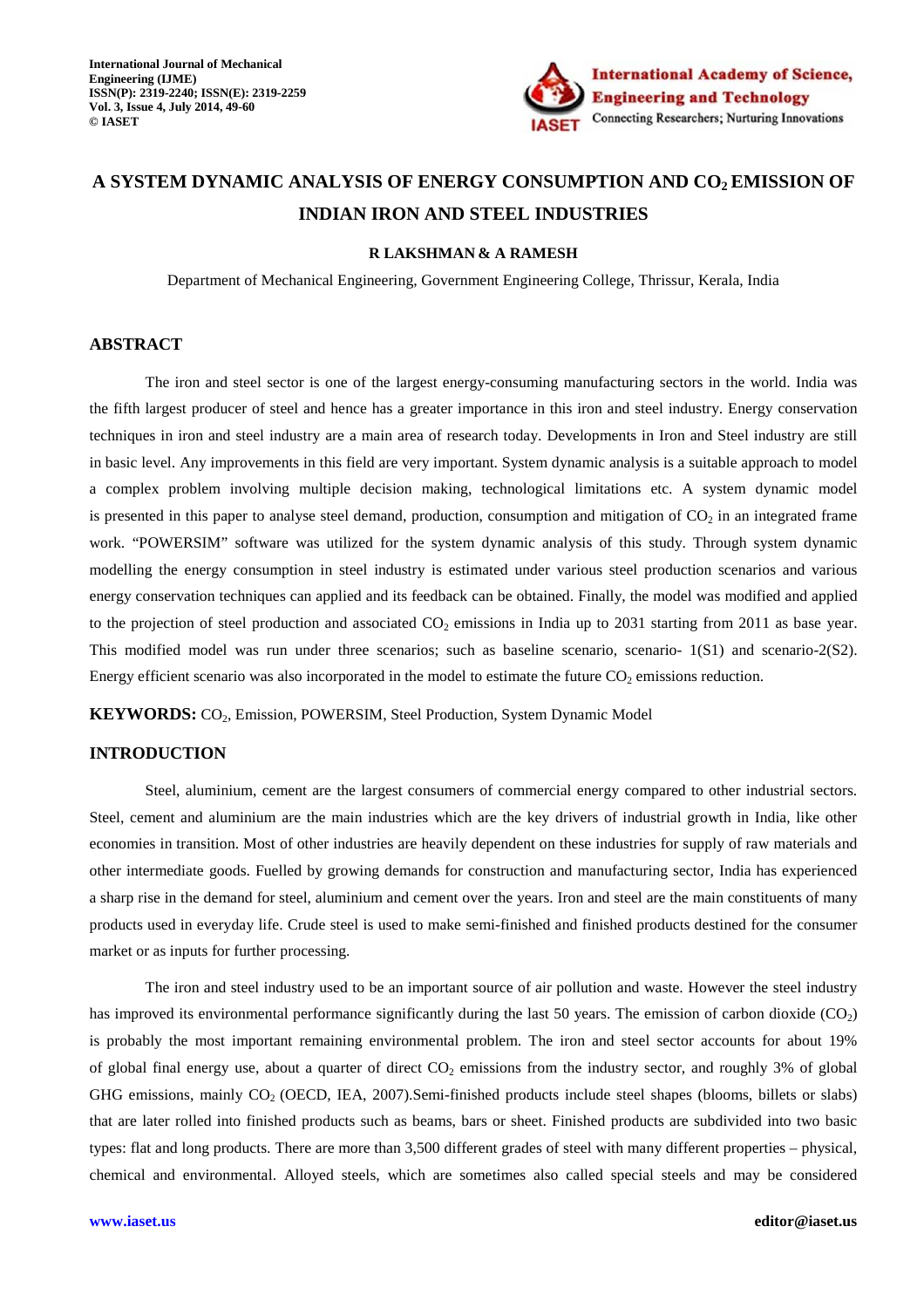specialty products, contain small portions of alloying elements such as chromium, cobalt, manganese, molybdenum, nickel, niobium, silicon, tungsten or vanadium. They are used in special applications, particularly those requiring high strength or corrosion resistance.

# **SYSTEM DYNAMICS MODEL FOR IRON AND STEEL SECTOR**

In a system dynamics model, the simulations are essentially time-step simulations. The model takes a number of simulation steps along the time axis [9]. The dynamics of the system are represented by  $dN(t)/dt=kN(t)$ , which has a solution  $N(t)=N_0e^{k(t)}$ . Here,  $N_0$  is the initial value of the system variable, k is a rate constant (which affects the state of the system) and t is the simulation time. For the simulations to start for the first time, initial values of the system variables are needed.

# **Flow Diagram**

A software package "Powersim Studio 7", available for system dynamics analysis has been used in developing the model for forecasting  $CO<sub>2</sub>$  emissions. The flow diagram shown in the Figure 1 is useful for showing the physical and information flow in the system dynamic model for Steel industries in India. The level variables are shown as rectangular boxes which represent accumulated flows to that level. A double arrow represents the physical flows, and the flow is controlled by a flow rate. Source and sink of the structure are represented by a cloud. The cloud symbol indicates infinity and marks the boundary of the model. A flow diagram is useful for showing the physical and information flows in the SD model. The level variables are shown as rectangular boxes which represent accumulated flows to that level. A double arrow represents the physical flows, and the flow is controlled by a flow rate. A single line is for showing information flow. Source and sink of the structure are represented by a cloud. The cloud symbol indicates infinity and marks the boundary of the model.

Once the simulation is over, at the end of each step, system variables are brought up to date for representing the results from the previous simulation step. The rate variables are represented by valves. The information from the level variables to the rate variables is transformed by a third variable called the auxiliary variable, represented by circles. The diamonds represent constants, which do not vary over the run period of simulation. A constant is defined by an initial value throughout the simulation. To avoid messing up and criss-crossing in the diagram the variables repeated in the diagram are represented in the form of snapshot variables.

The proposed system dynamic model is composed of 4 main sub systems, steel demand module, production module considering capacity expansion, energy consumption module and the  $CO<sub>2</sub>$  emission module. The paper covers the following important issues which are elaborated in the proposed model:

- The impact of population and GDP on steel demand in future
- The structure energy consumption under various productions.
- Analysis of energy savings achieved by possible technology changes in the steel industry.
- Analysis of the  $CO<sub>2</sub>$  emission and electricity generation need by the steel industry.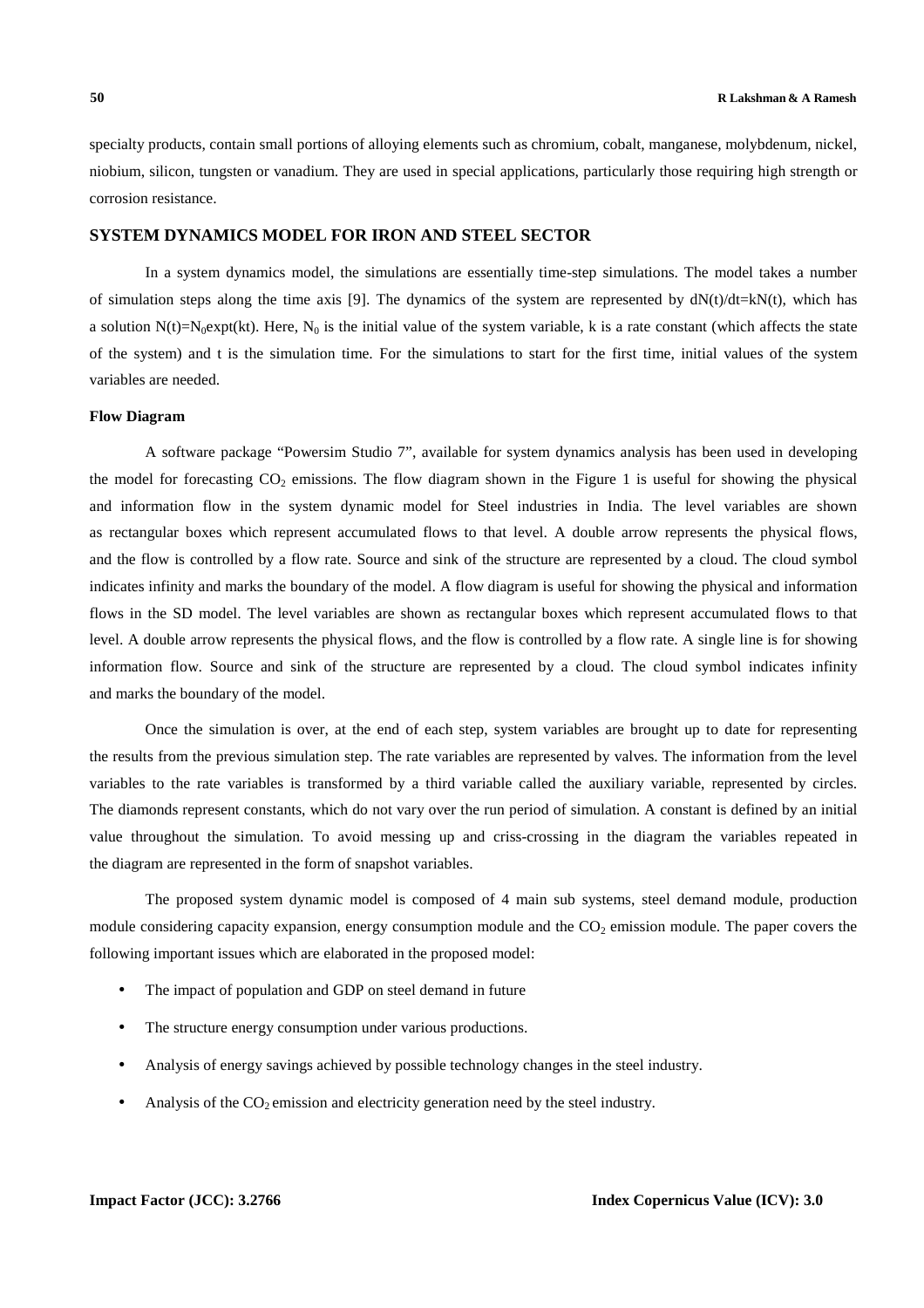# **The Proposed System Dynamic Model for Iron and Steel Industry**

In each substems, stock and flow diagram has been developed and feed backs among subsytem are presented.

### **Steel Demand**

Final steel demand surges with population and per capita steel demand.Per capita steel demand increases by percapita GDP growth. The structure of steel demand is presented in Figure 1. Final crude steel production can be obtained from final domestic steel demand.



**Figure 1: Final Steel Demand Stock and Flow Diagram**

#### **Total Thermal and Electric Energy Consumption**

From the various steel production methods total Steel demand the total Steel production can be obtained by considering steel import and steel export. From the total steel production of various production methods can be found out namely, Blast oxygen furnace (BOF), Electric arc furnace (EAF) and Direct reduction iron (DRI). In Indian steel industries 45% of production is through BOF,24% by EAF, 31% through DRI [6].India was the highest producer of sponge iron have imminent capability of producing steel by DRI method.So in future by utilising the DRI method india can achieve much higher productivity with lesser effect on the environment. Presently, in India, EAF based industries are yet to switch over to induction furnace route. An induction furnace is an electrical furnace in which heat is generated through electromagnetic induction in an electrically conductive medium. Induction furnaces use steel melting scraps,sponge iron and pig iron/cast iron. On an averagethe proportion of these items is  $40\%$  sponge iron  $+10\%$  cast iron or pig iron and the remaining is steel melting scraps. Induction furnace has capability to operate on a charge up to 85% DRI(sponge iron). There are 1,114 induction furnaces with an aggregate capacity of 24.40 million tonnes. These units reportedly produced about 22.07 million tonnes steel in 2010-11 as againstproduction of 19.83 million tonnes in 2009-10. In this paper a scenario with higher proportion of DRI method was also analysed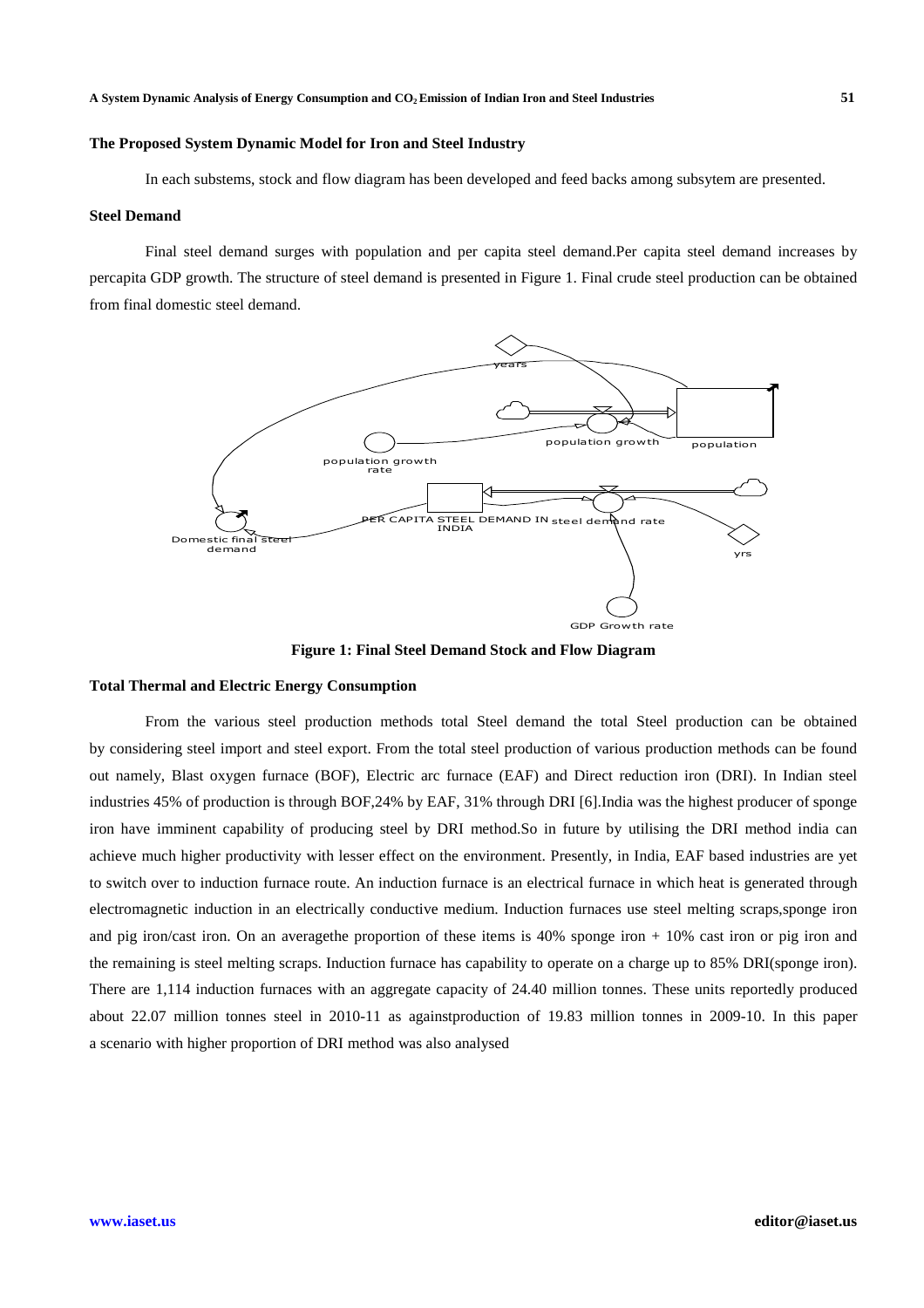

**Figure 2: Total Thermal and Electric Energy Consumption Stock and Flow Diagram** 

#### **Total CO2 Emission**

The total  $CO_2$  emission can be analysed from the share of different steel production methods. The  $CO_2$  emission due to BOF is 2.10 tonnes/tonnes of carbon steel,  $CO<sub>2</sub>$  emission from EAF is 1.18 10 tonnes/tonnes of carbon steel and  $CO<sub>2</sub>$  emission from DRI is 3.45 10 tonnes/tonnes of carbon steel for coal based and 1.57 10 tonnes/tonnes of carbon steel for gas based [1]. From the obtained data the emission forecast can be done using POWERSIM. From the data obtained it was concluded that the emission from BOF and the emission from coal based DRI is at higher rate compared to other production methods. It may be due to the reason of higher utilisation of coal as fuel. Proper allocation of these production processes can be utilised to mitigate emission level.



**Figure 3: Total CO2 Emission Stock and Flow Diagram** 

#### **Model Validation**

The values obtained from the models created were then validated using the historic data of steel production. From the data collection, it was found that the total steel production in the steel industries in the year 2001 was 29.27 million tonnes (from annual reports of ministry of steel) and the per capita steel demand was 29.8 Kg. The above value is taken as the initial value for the projection with the base year 2001 and the model estimates steel production and the per capita steel demand for the period 2001 to 2011. The model results give good agreement with the actual values as in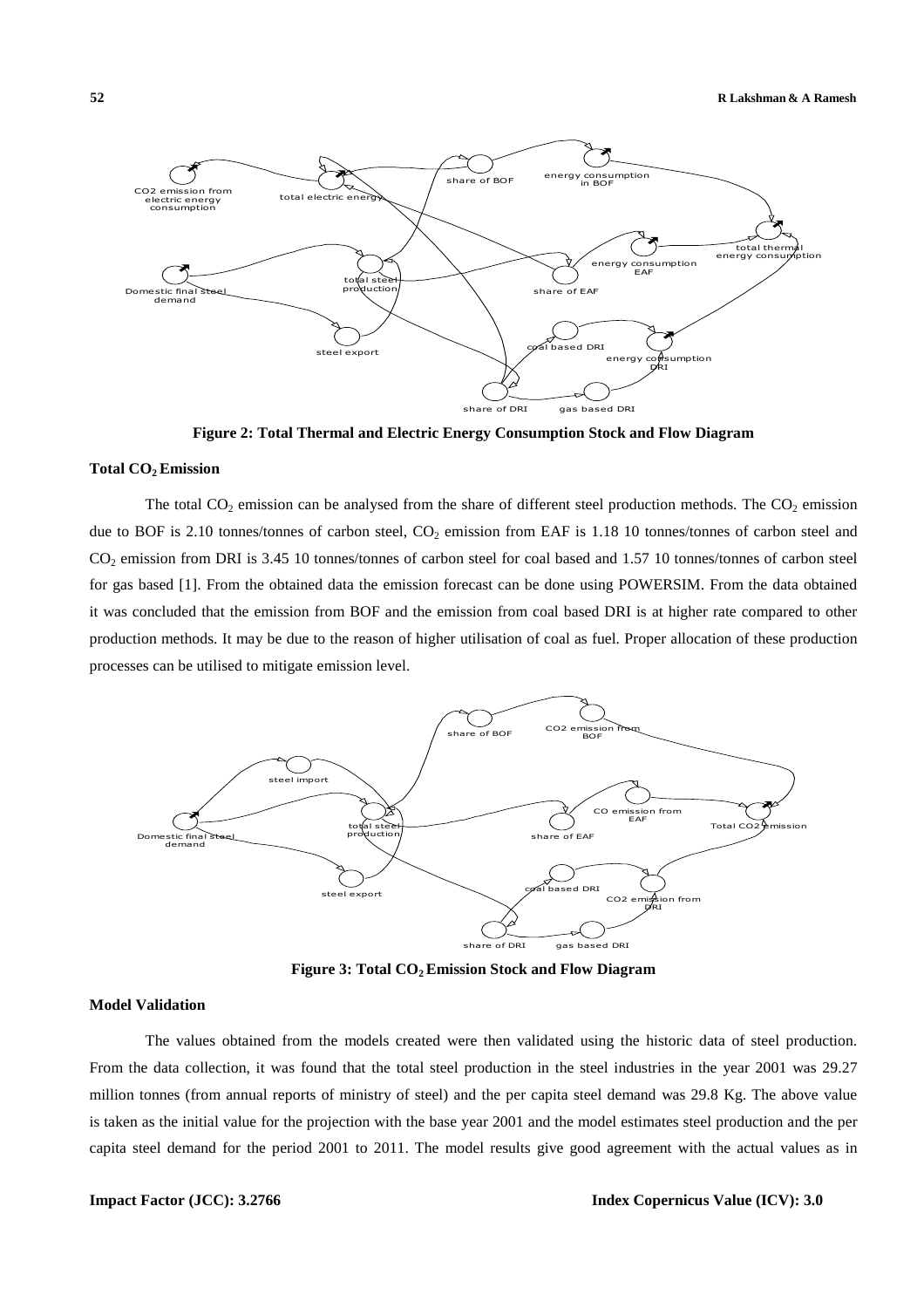

Figure 4 and figure 5. Points representing the actual and model values of steel production show an overall increasing trend.

**Figure 4: Comparison of the Quantity of Steel Production with Model Projection** 



**Figure 5: Comparison of the Per Capita Steel Demand with Model Projection** 

#### **RESULTS AND DISCUSSIONS**

The results of different scenarios of  $CO<sub>2</sub>$  emissions from the steel industries in India are discussed here. Trends are evaluated for a span of 20 years starting from the year 2011

# **Base Line Scenario**

The rate of population growth and GDP as applicable in the year 2011 were kept as same as the actual rate and it was assumed that the population growth rate will be dipped to 1.1% after 2017 from 1.3% as on 2011.The GDP growth rate was taken as 8 % and was given a hike to 8.2% [18] after 2017. The technology employed in making the steel was kept unaltered. Using these options India's population is projected to reach 1528.52 million by the year 2031. The steel demand is shown in the Figure 6. The steel demand projected for the year 2030 by the model is 367.6 million tonnes and this is comparable to that of National energy map for India [14] (387 million tonnes in 2030) and by 15th Global iron ore and steel forecast [7] (374 million tonnes in 2030). The total thermal energy consumption by various production methods predicted for the year 2031 are shown in Figure 7. The thermal energy consumption predicted by this model in 2030  $(6047 \times 10^{15} \text{J})$  is also comparable with TengfangXu [5]  $(6000 \times 10^{15} \text{J}$  on 2030). The thermal energy consumption for BOF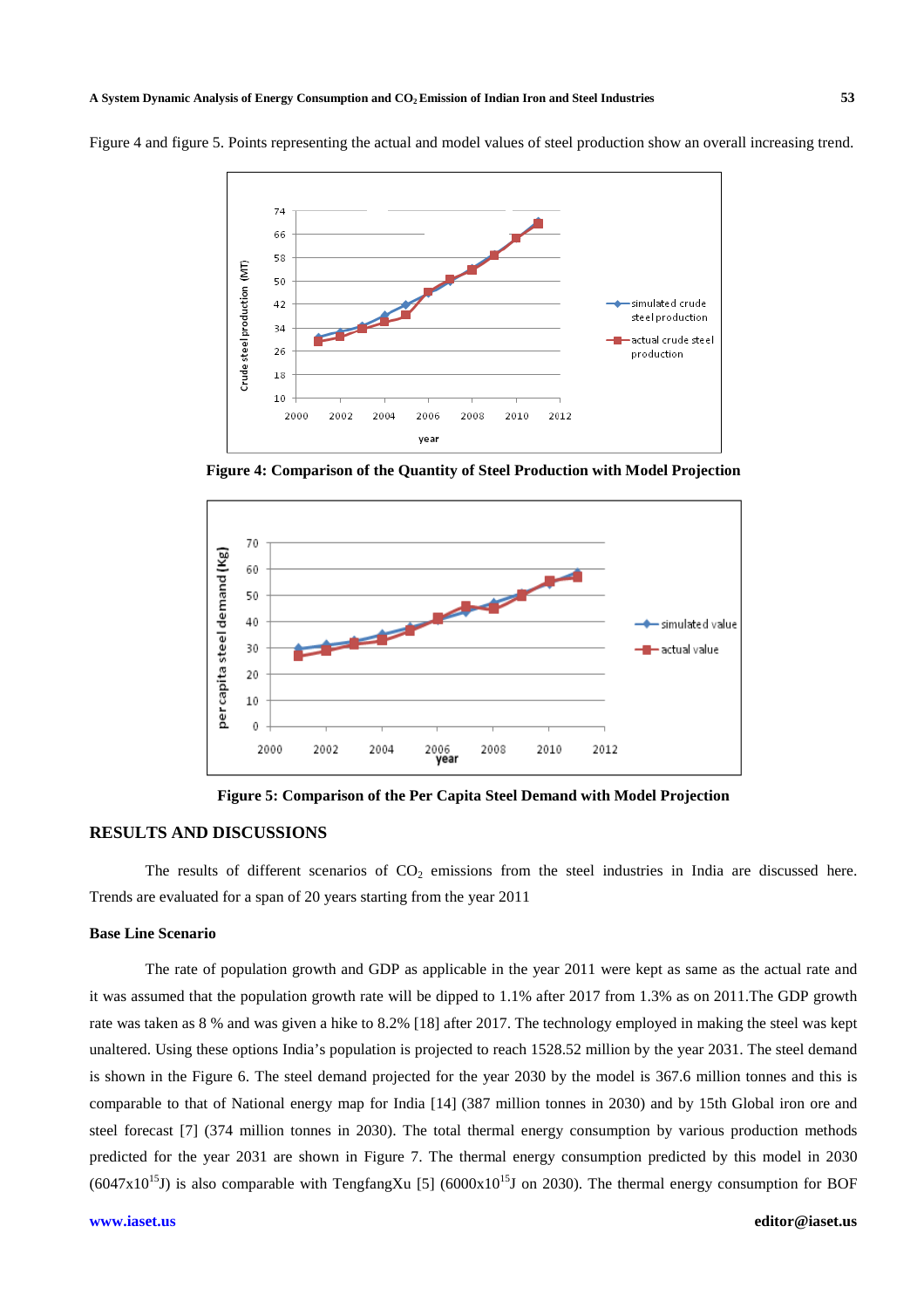method is 4491.5 million GJ, whereas for EAF and DRI are 119.85 million GJ and 4821.727 million GJ respectively. The total thermal energy consumption was predicted to reach a value of 6603 million GJ at the end of 2031 (Figure 8). The total  $CO_2$  emission are estimated to reach 1004.12 million tonnes by 2031 (Figure 9). This value is comparable to that of Saptarshi Mukherjee [11] (1070 million tonnes of  $CO<sub>2</sub>$  emission on 2031). The total electrical energy was predicted to reach 182735million KWhr (Figure 7).



**Figure 6: Projections for Domestic Steel Demand of India under the Baseline Scenario (BS)** 



**Figure 7: Projections for Electric Energy Consumption in Indian Steel Industries under the Baseline Scenario (BS)** 



**Figure 8: Projections for Total Thermal Energy Consumption of India under the Baseline Scenario (BS)**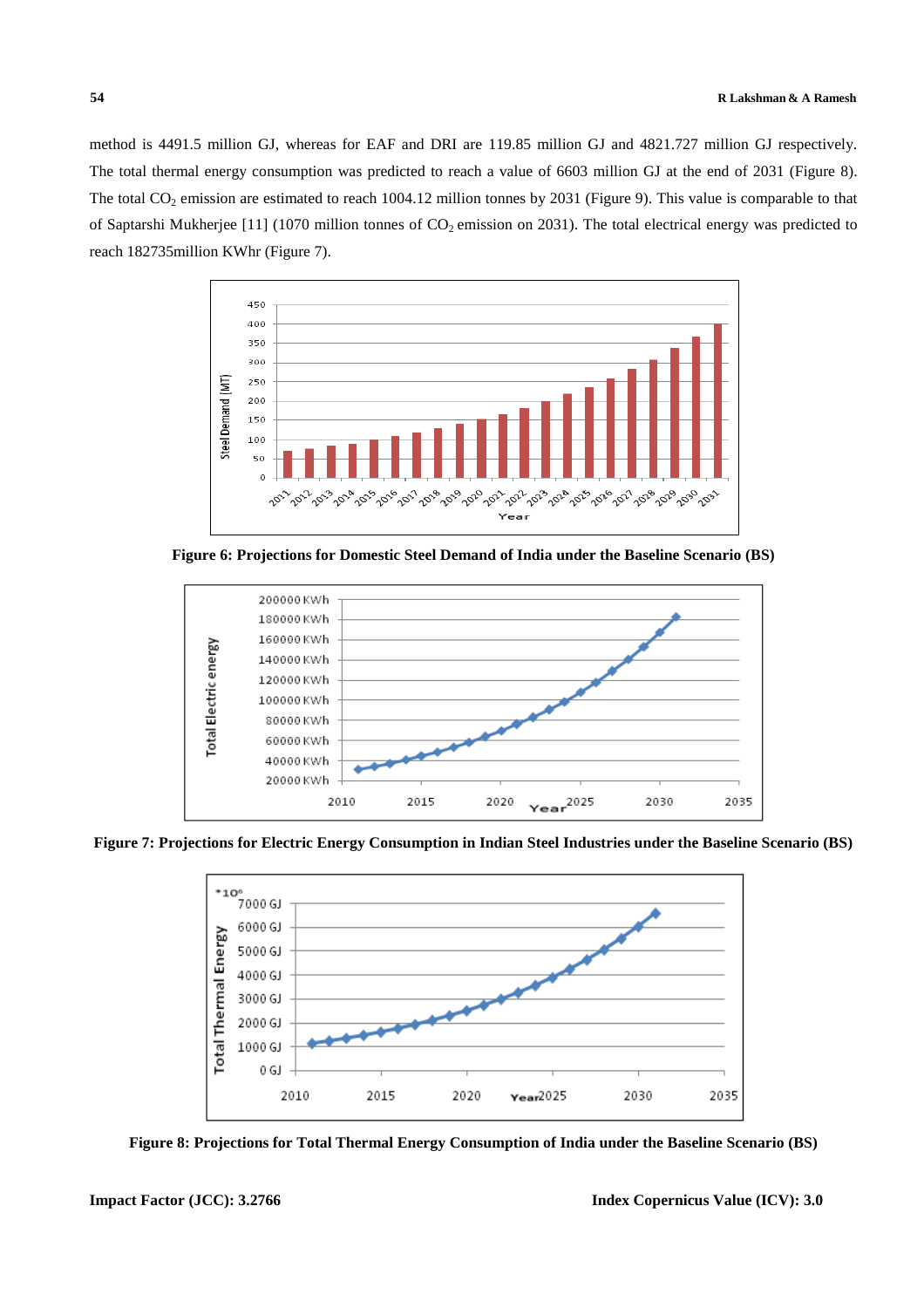

**Figure 9: Projections for Total CO2 Emission under the Baseline Scenario (BS)** 

#### **Revised Scenario**

The demand and production of steel is very much depended on population growth rate. The amount of  $CO<sub>2</sub>$ emission, electric energy consumption and thermal energy consumption were depended on steel demand. Hence one of the  $CO<sub>2</sub>$  mitigation opportunities is to regulate the population growth rate. Hence the effect of  $CO<sub>2</sub>$  emission are analysed in two modified scenario, Scenario-1 (S1) and Scenario-(S2). In Scenario 1 the population was assumed to reach saturation by the year 2025 and in scenario-2, a faster decline in population growth rate was analysed, where the growth rate reaches zero value by the year 2017.

Scenario-1 shows that the Indian population would reach 1429 million in the year 2031. The domestic steel demand for the year 2031 will be 375.53 million tonnes, a reduction of 6.37% from base line scenario. The electric consumption and thermal energy consumption for the required amount of steel production will be 171084.55 million KWhr and 6182 million GJ respectively. The thermal energy consumption forecasted in scenario-1 was shown in Figure 1. The amount of  $CO_2$  emission on 2031 for scenario-1 was 940.105 million tonnes (Figure 13). In scenario-2 the population was assumed to reach saturation point (zero growth rate) by the year 2017. In this case a faster attainment of population was applied. The steel demand for the year 2031 in this scenario was 343.956 million tonnes (Figure 11). The electric and thermal energy consumption will be 156697 million KWhr and 5662.3million GJ respectively. The  $CO<sub>2</sub>$  emission in 2031 forecasted was 861.05 million tonnes. The emission levels are reduced to 14.23% from baseline scenario.



**Figure 10: Projections for Population for the Baseline Scenario (BS), Scenario-1 (S1) and Scenario-2 (S2)**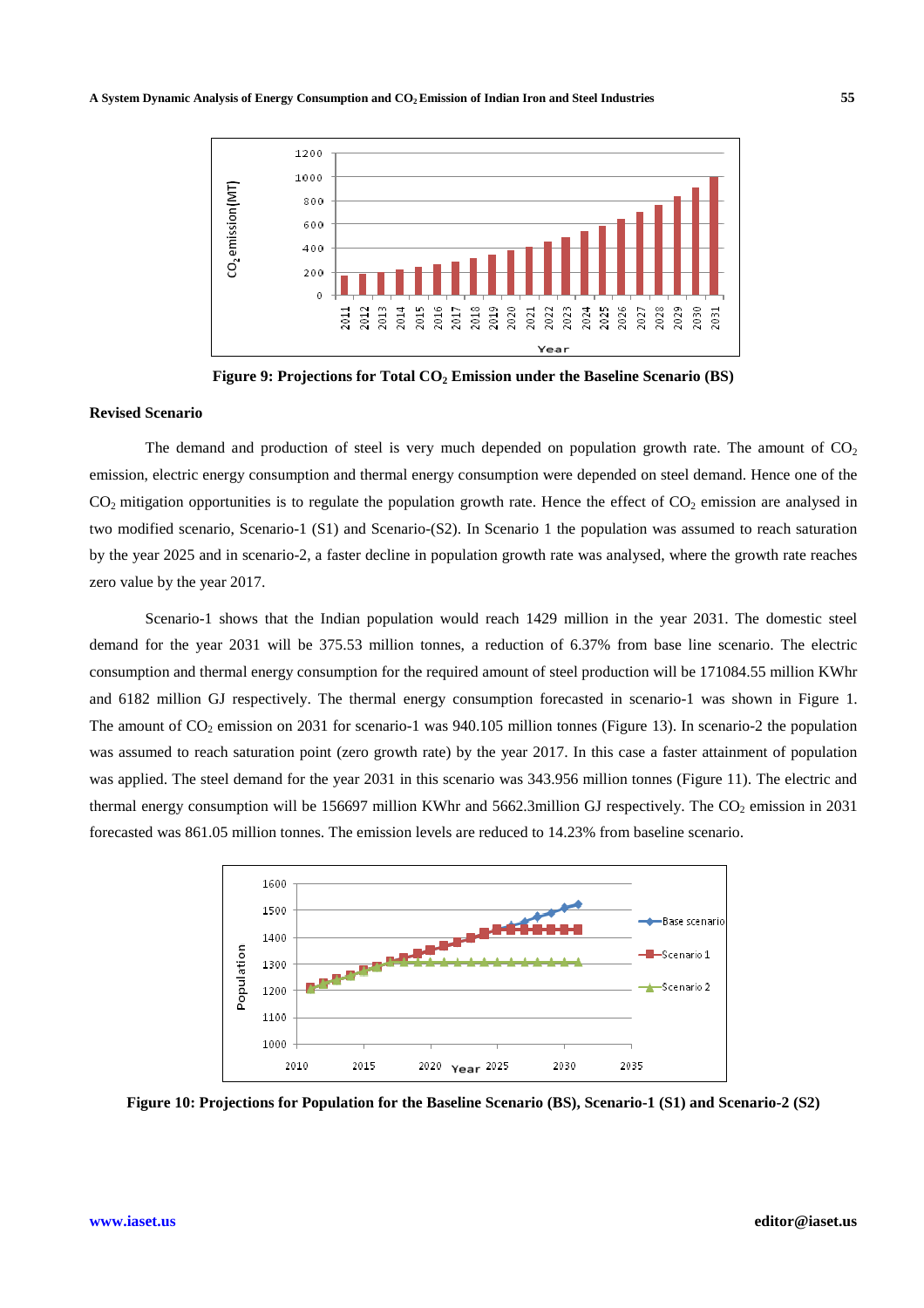

**Figure 11: Projections for Domestic Steel Demand for the Baseline Scenario (BS), Scenario-1 (S1) and Scenario-2 (S2)** 



**Figure 12: Projections for Thermal Energy Consumption for the Baseline Scenario (BS), Scenario-1 (S1) and Scenario-2 (S2)** 



**Figure 13: Projections for CO2 Emission for the Baseline Scenario (BS), Scenario-1 (S1) and Scenario-2 (S2)** 

## **Energy Efficient Scenario**

An energy efficient scenario was also analyzed on the created system dynamic model. In this scenario, a thermal energy recovery of 35 % was assumed compared to 30% in base ine scenario. The share of steel production methods are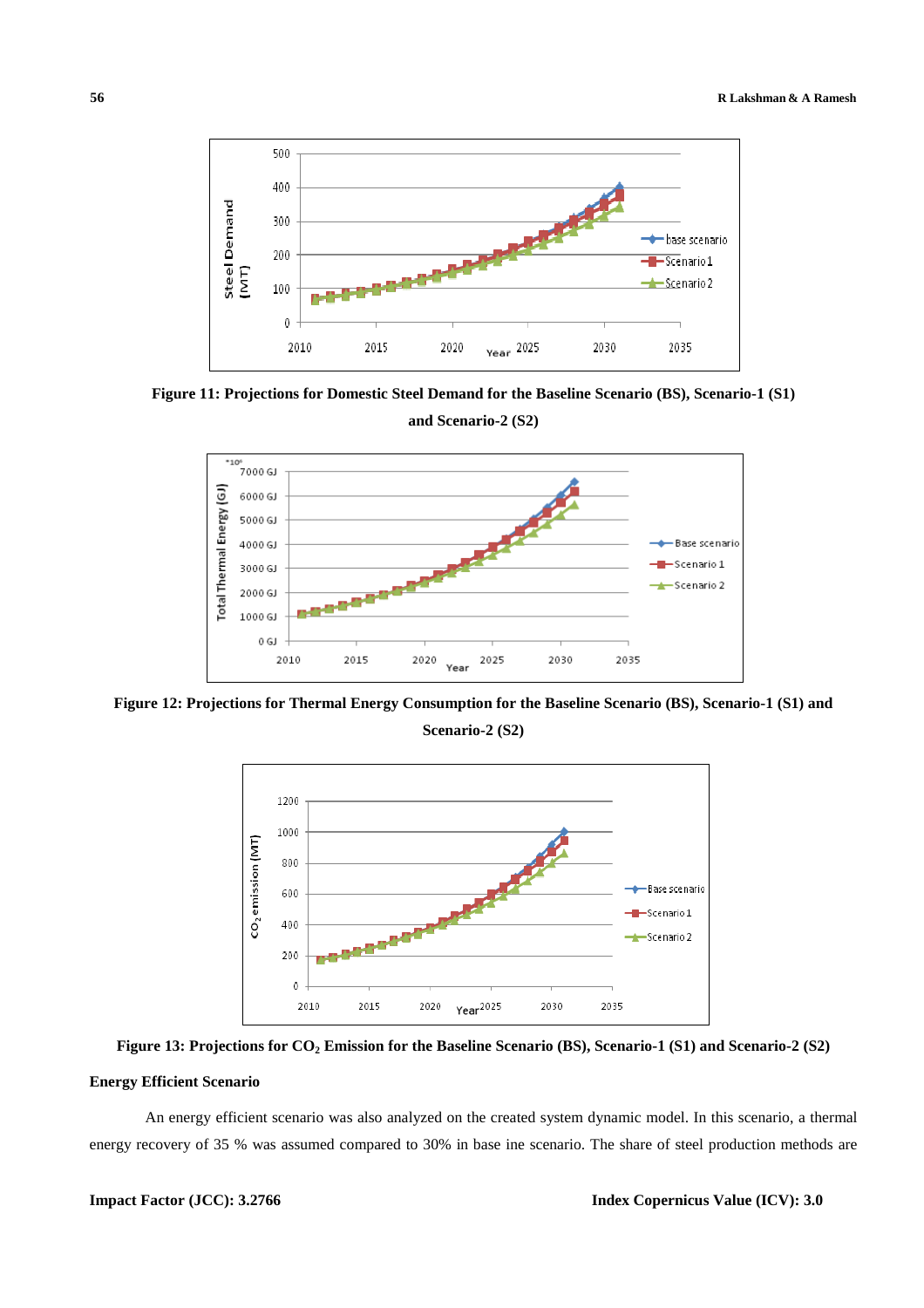also altered for the efficient usage of energy. The share of BOF was taken as 45% (38.8% in base line scenario), share of EAF was taken as 20% (13.3% in base line scenario) and share of DRI was taken as 35% (48% in base line scenario) [17]. Figure 14 shows the reduction in  $CO<sub>2</sub>$  emission on different scenario when the energy efficient scenario is applied. The emission on 2031 was reduced to 942.71 million tonnes from 1004.12 in base line scenario.For scenario-1 and scenario-2 the emission level was reduced from 940.105million tonnnes to 882.62 million tonnesand 861.05million tonnes to 808.401million tonnnes respectively. A reduction of 5.3% in thermal energy consumption canbe achieve for base line scenario and a reduction of 12.1% in thermal energy consumption will be obtained for scenario-1 and scenario-2.  $CO<sub>2</sub>$ emiison on energy efficient scenario was found tohave a reduction of 6.1% compared with the base line scenario.



**Figure 14: Projections for CO2 Emission (Million Tonnes) for the Baseline Scenario (BS), Scenario-1 (S1) and Scenario-2 (S2) Compared with Energy Efficient Scenario on 2031** 

# **CONCLUSIONS**

A base model for the projection of  $CO<sub>2</sub>$  emisission and energy consumption in indian steel industries for 20 years from 2011 was developed. The total  $CO_2$  emission for the year 2031 was found to be 367.6 million tonnes and the total electric and thermal energy consumption wa found to be 182735 million KWhr and 6047 million GJ respectively.

The base model was then altered by providing mitigation stratergies for reduction of  $CO<sub>2</sub>$  emission. The emsission from the steel industries was depended on population growth rate. Models are created with varying population growth rate. From the analysis it was found that a combined scenario with population stabilization by the year 2017, 35% heat recovery and proper allocation of share for the various production proceses (BOF,EAF and DRI) the emission can be reduced by 19.4% after 20 years.

# **REFERENCES**

- 1. Anjana das and Tara Chandra kandpal, (1997). Energy demand and associated  $CO<sub>2</sub>$  emission for the Indian steel industry.
- 2. A Ramesh, G Madhu and P A Soloman,(2013). System Dynamic Model to Forecast  $CO_2$  emissions of Indian Cement Industries, International Journal of Environmental Engineering and Management Volume 4, Number 1, pp. 33-47
- 3. Department of Economics and Statistics, Demand of steel in India, (2006).Tata Service Limited
- 4. HongxuLi Daqiang Cang, Yunchi Guo, Hao Bai and Bei Jin, The analysis of energy structure of coal using and  $CO<sub>2</sub>$  emission of a typical steel industry